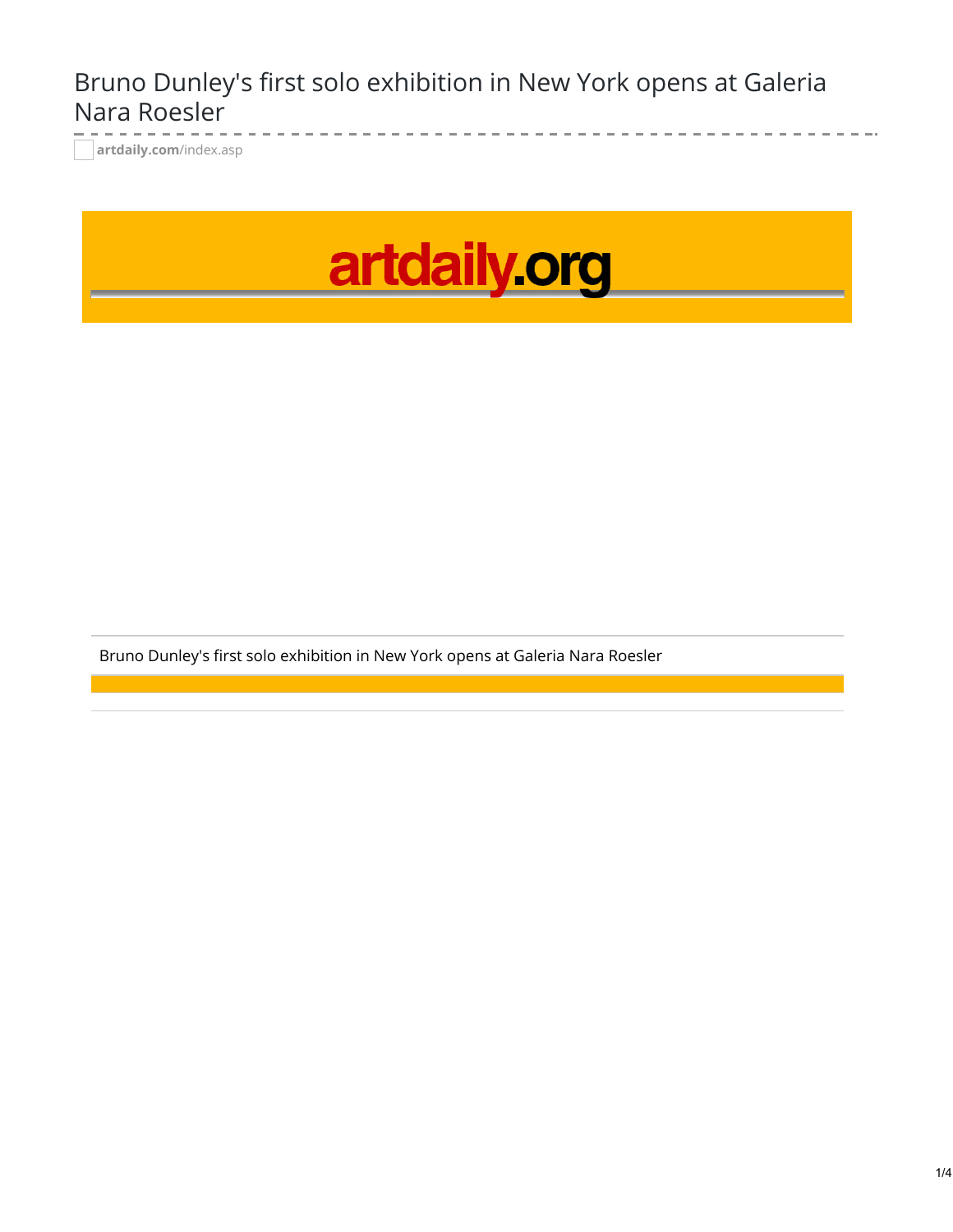

Bruno Dunley, The Rain and the Sea, 2016. Photo: Everton Ballardin. © Courtesy of the artist and Galeria Nara Roesler.